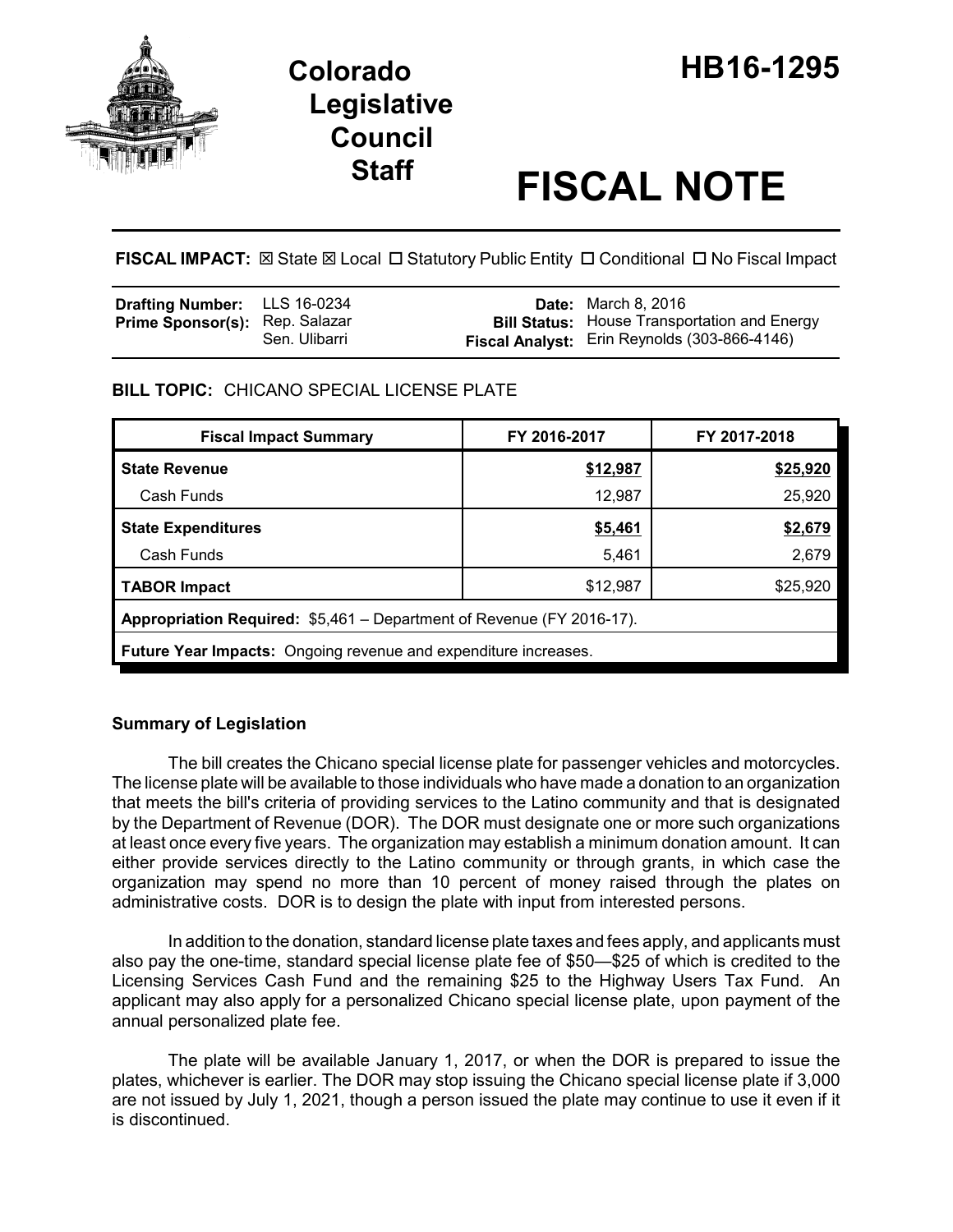## Page 2 **HB16-1295**

#### **Assumptions**

The DOR currently issues three cultural group special license plates:

- American Indian Scholars (1,839 issued since January 1, 2002),
- Italian American Heritage (3,575 issued since July 1, 2008), and
- Pioneer (36,747 issued since January 1, 1998).

The fiscal note assumes that the Chicano special license plate issuance will be similar to the Italian American Heritage plate, so it is expected that 450 Chicano special license plates will be purchased per year.

Motorcycles account for 1 percent of group special license plates overall. It is therefore expected that 1 percent of Chicano license plates, or 5 per year, will be issued to motorcycles.

Finally, it is assumed the bill will become effective January 1, 2017, so FY 2016-17 numbers are prorated assuming plates will be issued for a half-year.

#### **State Revenue**

This bill is anticipated to increase state cash fund revenue by *\$12,987 in FY 2016-17 and \$25,920 in FY 2017-18* to the License Plate Cash Fund (LCSF), the Licensing Services Cash Fund (LSCF), and the Highway Users Tax Fund. State revenue is detailed in Table 1 below.

| Table 1. State Revenue Generated Under HB16-1295 |        |                                |               |                                |                      |  |
|--------------------------------------------------|--------|--------------------------------|---------------|--------------------------------|----------------------|--|
| <b>Revenue Components</b>                        | Cost   | <b>Number</b><br><b>Issued</b> | FY<br>2016-17 | <b>Number</b><br><b>Issued</b> | <b>FY</b><br>2017-18 |  |
| Passenger Vehicle Plate Sets (LPCF)              | \$5.92 | 225                            | \$1,332       | 450                            | \$2,664              |  |
| Motorcycle Single Plates (LPCF)                  | 3.01   |                                | 9             | 5                              | 15                   |  |
| Temporary Permits (LPCF)                         | 1.08   | 228                            | 246           | 455                            | 491                  |  |
| Special License Plate Fee (LSCF)                 | 25.00  | 228                            | 5,700         | 455                            | 11,375               |  |
| Special License Plate Fee (HUTF)                 | 25.00  | 228                            | 5,700         | 455                            | 11,375               |  |
| <b>TOTALS</b>                                    |        |                                | \$12,987      |                                | \$25,920             |  |

The State Highway Fund in the Colorado Department of Transportation receives 65 percent of the HUTF revenues generated through license plate fees, as discussed in the State Expenditures section below; the remainder is divided between counties and municipalities, as discussed in the Local Government section below.

#### **TABOR Impact**

This bill increases state cash fund revenue from fees, which will increase the amount of money required to be refunded under TABOR. TABOR refunds are paid out of the General Fund. Since the bill increases the TABOR refund obligation without a corresponding change in General Fund revenue, the amount of money available in the General Fund for the budget will decrease by an identical amount.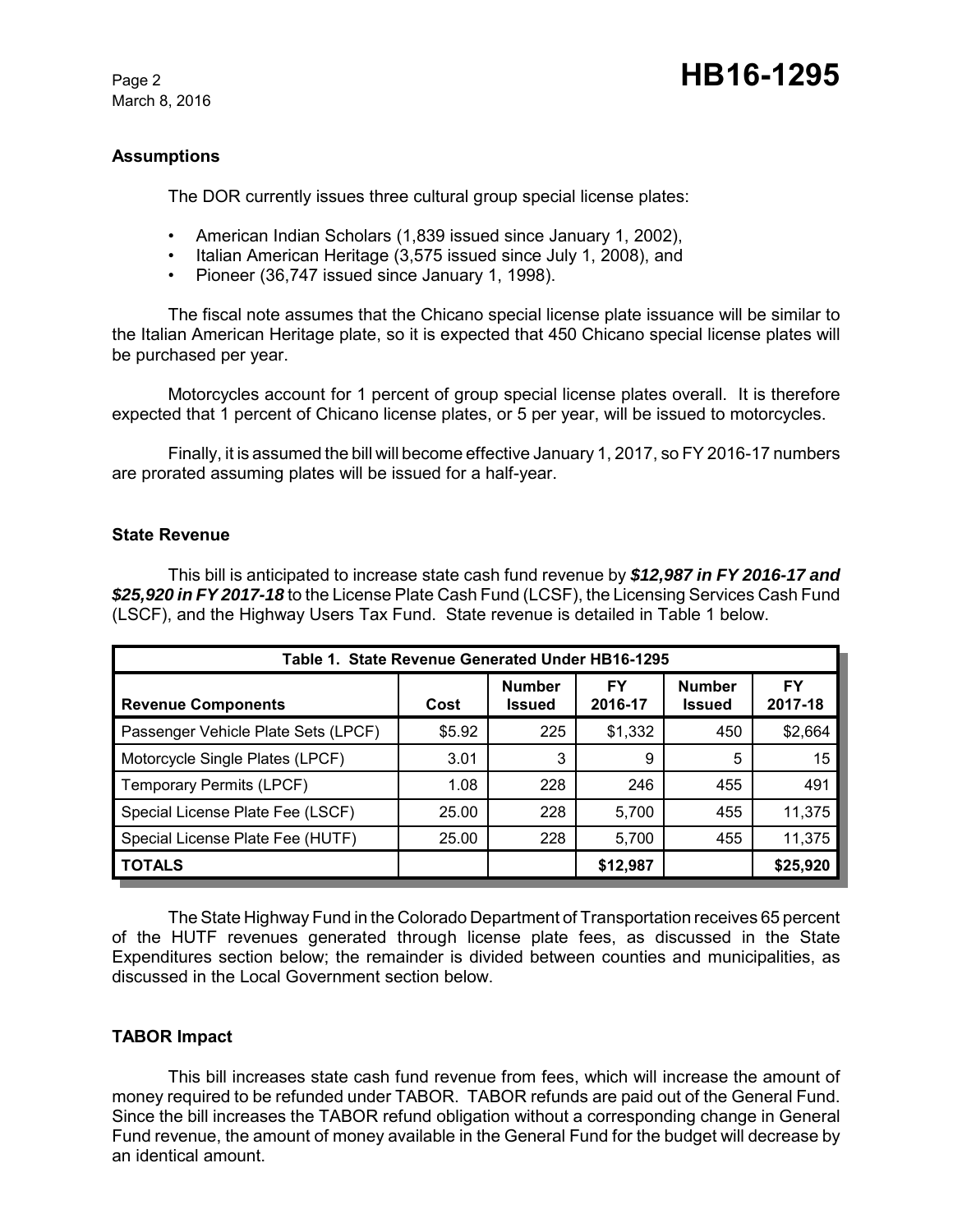## Page 3 **HB16-1295**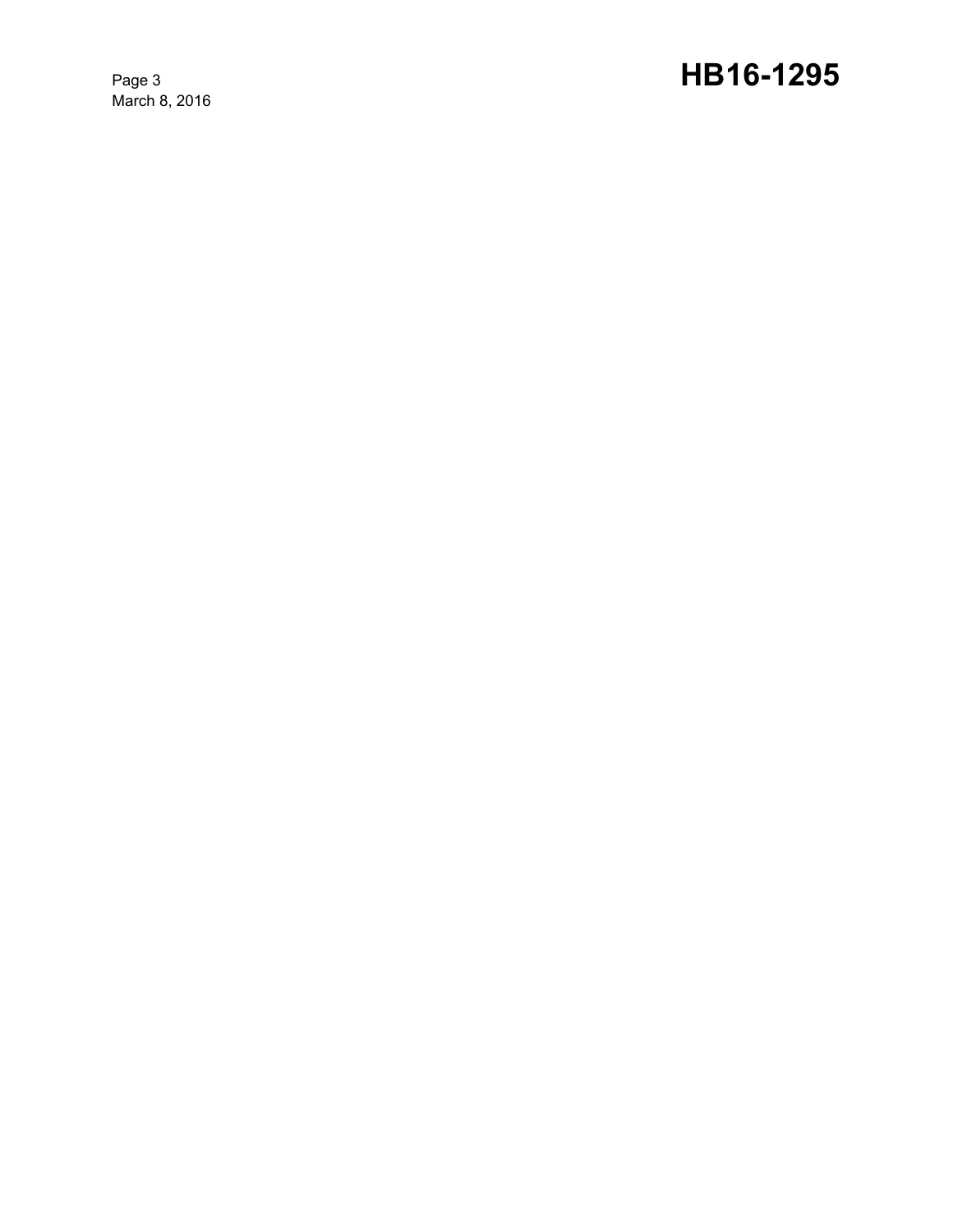#### **State Expenditures**

State cash fund expenditures are expected to increase by *\$5,461 in FY 2016-17 and by \$2,679 in FY 2017-18*. State expenditures are detailed in Table 2 and discussed below.

| Table 2. State Expenditures Under HB16-1295 |        |                                |               |                                |               |  |  |  |
|---------------------------------------------|--------|--------------------------------|---------------|--------------------------------|---------------|--|--|--|
| <b>Cost Components</b>                      | Cost   | <b>Number</b><br><b>Issued</b> | FY<br>2016-17 | <b>Number</b><br><b>Issued</b> | FY<br>2017-18 |  |  |  |
| Passenger Vehicle Plate and Tab             | \$5.92 | 225                            | \$1,332       | 450                            | \$2,664       |  |  |  |
| Motorcycle Plate and Tab                    | 3.01   | 3                              | 9             | 5                              | 15            |  |  |  |
| <b>Computer Programming</b>                 |        |                                | \$4,120       |                                |               |  |  |  |
| <b>TOTAL</b>                                |        |                                | \$5,461       |                                | \$2,679       |  |  |  |

*Materials.* The Chicano special license plate will be issued via the Print on Demand program with Colorado Correctional Industries in the Department of Corrections. The DOR will require spending authority for the Chicano special license plates, estimated at \$1,341 in FY 2016-17 and \$2,679 in FY 2017-18.

*Computer Programming.* In FY 2016-17, one-time programming costs of \$4,120 are required to update the Colorado State Titling and Registration System (CSTARS) in the DOR. Programming costs are calculated at 40 hours at a rate of \$103 per hour, and paid to the Office of Information Technology (OIT).

*Application and selection process, forms, and training.* To meet the requirement that at least one organization providing services to the Latino community is selected at least every five years, the DOR will need to establish an application and selection process. The DOR will also be required to update forms, manuals, and its website to reflect the change in law, as well as to provide training to authorized agents, staff, and law enforcement. Any workload increase or costs associated with these activities can be accomplished within existing appropriations.

*Highway Users Tax Fund.* The bill will increase HUTF revenue to the continuously appropriated State Highway Fund in CDOT by an estimated \$3,705 in FY 2016-17, and \$7,394 in FY 2017-18.

#### **Local Government Impact**

HUTF revenue generated by license plate fees is distributed to counties (26 percent) and cities (9 percent) for transportation needs. This bill is expected to increase county revenue by \$1,482 in FY 2016-17, and \$2,958 in FY 2017-18, and municipal revenue by \$513 in FY 2016-17, and by 1,024 in FY 2017-18.

#### **Effective Date**

The bill takes effect August 10, 2016, if the General Assembly adjourns on May 11, 2016, as scheduled, and no referendum petition is filed. The Chicano special license plate will be issued either when the DOR is prepared or January 1, 2017, whichever is earlier.